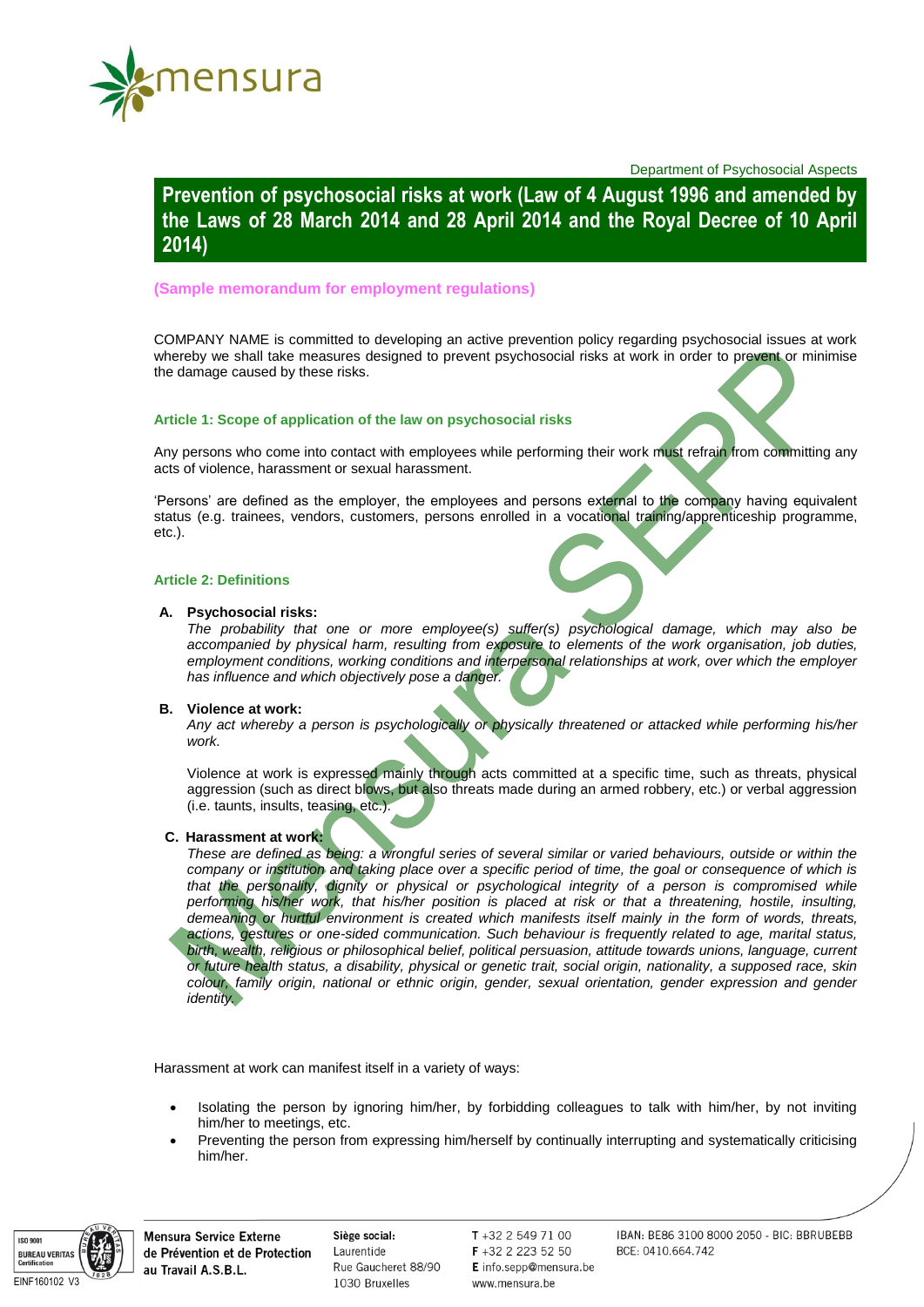

- Discrediting the person by not giving him/her any work, assigning him/her only pointless tasks or tasks which are impossible to perform, failing to give him/her the information needed to perform his/her job, overloading him/her with work, etc.
- Injure a person as an individual by belittling him/her, spreading rumours about him/her, being critical of his/her religious persuasion, origin, private life, etc.

#### **D. Sexual harassment at work:**

Any form of unwanted verbal, non-verbal or physical behaviour with a sexual connotation, the goal or consequence of which is to compromise a person's dignity or to create a threatening, hostile, insulting, demeaning or hurtful environment.

Sexual harassment at work can manifest itself in a variety of ways, both physical and verbal: This can involve ogling, lascivious looks, suggestive remarks or insinuations, the display of pornographic material (photos, text, videos, etc.), compromising propositions, etc. It can also involve touching, hitting and injuries, rape, etc.

#### **Article 3: Measures designed to prevent psychosocial issues at work**

**The employer identifies situations which could lead to psychosocial risks at work and defines and evaluates these risks. The employer pays special attention to situations which could lead to stress at work, violence, harassment or sexual harassment at work.**

**The employer defines and evaluates the psychosocial risks at work while taking into account the dangers associated with the elements of the work organisation, the job duties, employment conditions, working conditions and interpersonal relationships at work.**

If the employer has influence over the danger, he/she shall take material and organisational measures. These measures are evaluated at least once each year. These procedures are related to the reception of, advice to and reintegration of the employee, the rules according to which these persons may appeal to the confidential adviser and the safety officer for psychosocial issues and the impartial intervention by the latter two persons.

The committee for prevention and protection at work, the employee's chain of command and the employees receive information and (if needed) training concerning the prevention measures taken and the individual obligations that must be fulfilled by each party in order to implement these measures.

## **Article 4: Who to consult in the event of problems involving psychosocial issues: resources for the employee**

There are several courses of action available to any employee who believes he/she has suffered psychological damage, which may also be accompanied by physical harm, resulting from psychosocial risks at work.

The first contact points for the employee remain the employer or his/her chain of command that is directly responsible for providing a solution to the problem that has been presented.

## **The internal procedure**

In the event of a continued failure to involve these persons or if the employee does not wish to take this step, he/she may take advantage of a specific internal procedure consisting of **two different types** of interventions: the **informal** psychosocial intervention and the **formal** psychosocial intervention.

#### **1. The informal psychosocial intervention**

 When an employee believes that he/she has suffered psychological damage resulting from psychosocial risks at work, he/she may invoke an internal company procedure in accordance with the rules specified below.



**Mensura Service Externe** de Prévention et de Protection au Travail A.S.B.L.

Siège social: Laurentide Rue Gaucheret 88/90 1030 Bruxelles

 $T + 3225497100$ F +32 2 223 52 50 E info.sepp@mensura.be www.mensura.be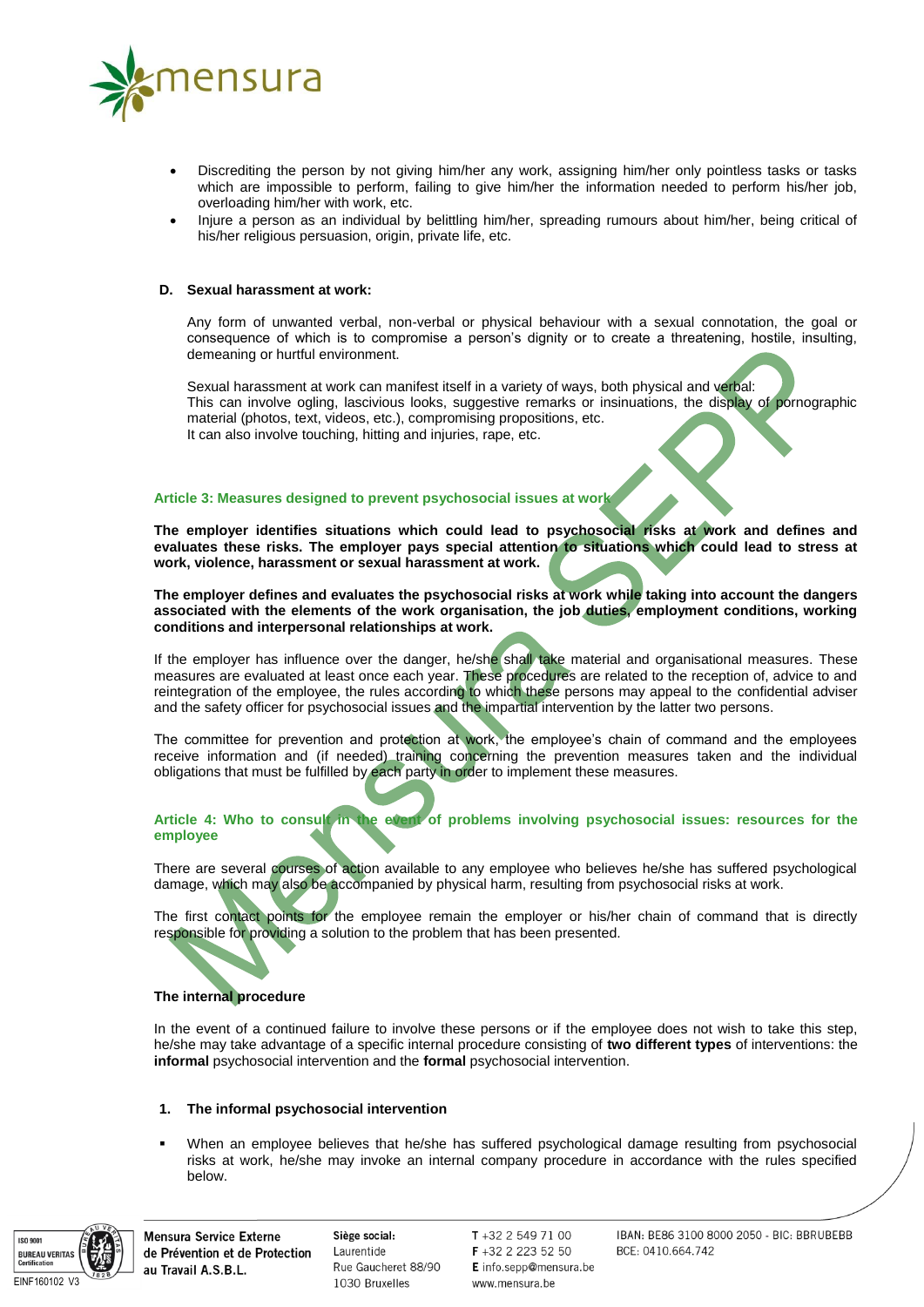

- If a confidential adviser has been designated, the employee will turn to this person unless he/she prefers to approach the competent safety officer for psychosocial issues directly.
- The confidential adviser or the safety officer for psychosocial issues interviews the employee within a period of 10 calendar days after the initial contact is made and informs him/her regarding the feasibility of arriving at a solution via informal means.
- This could consist of *personal conversations*, an *intervention* involving another person at the company (employer, member of the employee's chain of command, etc.) or a *reconciliation* between the persons involved.
- The confidential adviser or the safety officer for psychosocial issues signs a document that specifies the type of informal psychosocial intervention chosen by the petitioner. This document is also dated and signed by the petitioner, who then receives a copy.
- The confidential adviser and the safety officer for psychosocial issues only take action with the consent of the employee in question. The reconciliation process requires the agreement of both parties.
- If the employee would prefer not to pursue a solution via informal means, if the employee would like to bring this procedure to an end, if the intervention fails to result in a solution or if the circumstances and/or psychosocial stress persist, the employee may submit a request for formal intervention to the safety officer for psychosocial issues.

## **2. Formal psychosocial intervention**

- The employee can only submit a request for formal psychosocial intervention to the safety officer for psychosocial issues. A **personal interview** must take place first.
- Both the safety officer for psychosocial issues and the employee wishing to submit the request ensure that the personal interview takes place within a period of **ten calendar days** from the moment that the employee expresses the desire to submit the request.
- The request for formal psychosocial intervention is noted in a **document dated and signed** by the petitioner. This document contains a description of the problematic work situation and the request to the employer to take appropriate measures. This document is forwarded to the safety officer for psychosocial issues. He/she then signs a copy of the request and sends this to the petitioner. This copy serves as proof of receipt. If the request was sent by registered letter, it is deemed to have been received on the third working day following the date of posting.
- The safety officer for psychosocial issues has the power to **deny** the submission of a request when it is not related to psychosocial risks at work. Notification of this denial must be made within 10 calendar days following receipt of the request.

# **INTERVENTION REQUEST OF A COLLECTIVE NATURE**

 If the request **relates mainly to risks of a collective nature, the safety officer for psychosocial issues is responsible for notifying the employer about this** and informing him/her that he/she must respond to this request within a period of three months.

The safety officer for psychosocial issues informs the petitioner that this involves a request of a collective nature whereby the employer must respond within a period of **three months**.

The employer is obliged to **consult** with the **Committee for prevention and protection at work or the union delegation**, after which he/she will make a decision concerning his/her compliance with the request.

 Depending on this decision, the safety officer for psychosocial issues, at the request of the employer, shall conduct a risk analysis of the petitioner's work situation within six months from the date the request was



**Mensura Service Externe** de Prévention et de Protection au Travail A.S.B.L.

Siège social: Laurentide Rue Gaucheret 88/90 1030 Bruxelles

 $T + 3225497100$ F +32 2 223 52 50 E info.sepp@mensura.be www.mensura.be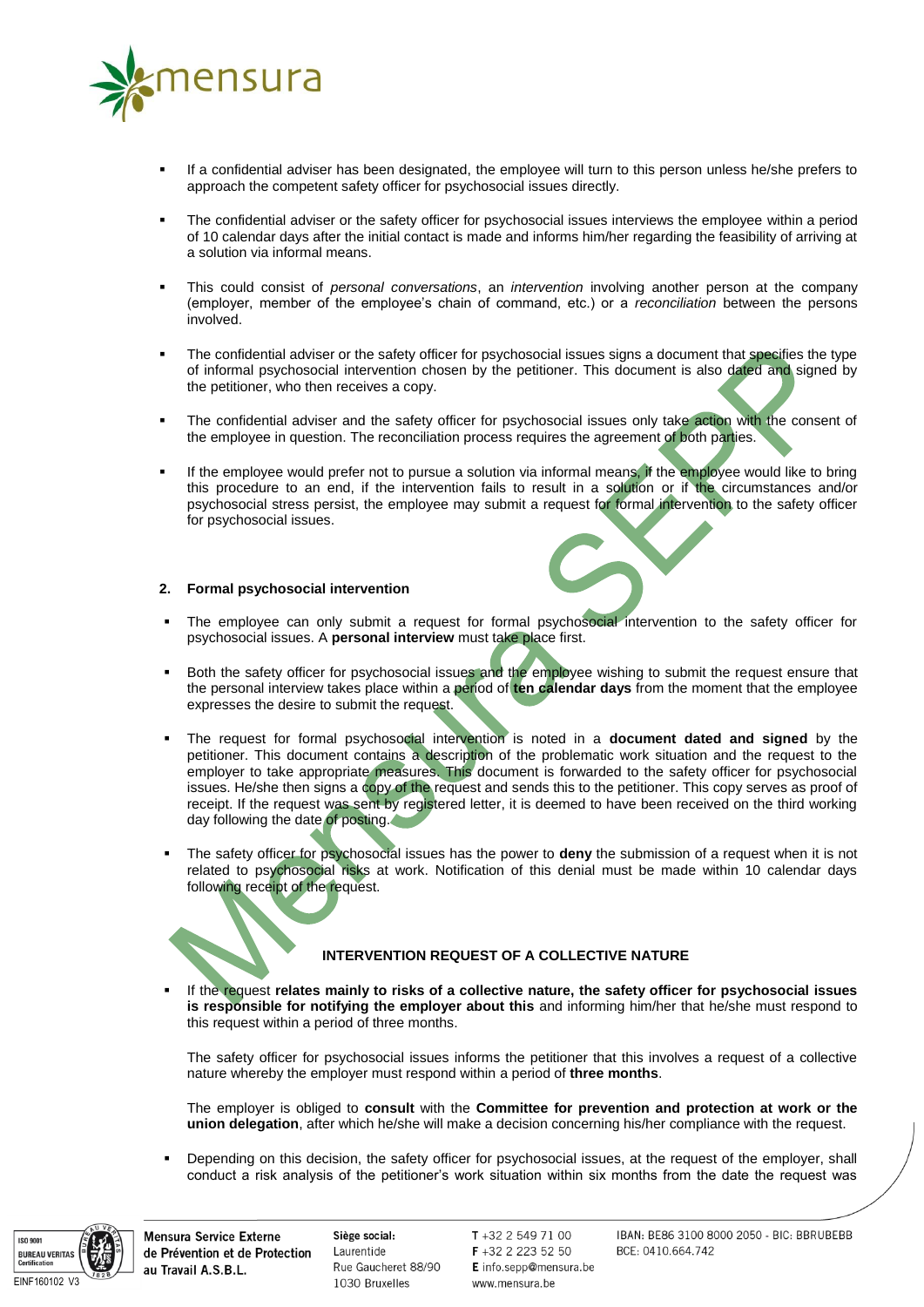

submitted and provide the employer with recommendations that include the results of this analysis as well as proposals concerning the taking of collective and individual measures.

- If there is a serious threat to the health of the petitioner, the safety officer for psychosocial issues shall propose prevention measures of a protective nature while the employer is handling the request.
- If the problem of a psychosocial nature is resolved by the measures taken by the employer, the handling of the request on the part of the safety officer for psychosocial issues will come to an end.
- If the employer fails to comply with the request, if he/she decides not to take any measures, or if the petitioner believes that the prevention measures are not appropriate for his/her specific situation, the safety officer for psychosocial issues must still undertake the handling of the request providing that he/she was not involved in the handling of the request by the employer and subject to the employee's consent.

## **INTERVENTION REQUEST OF AN INDIVIDUAL NATURE**

- If the request relates mainly to risks of an **individual nature**:
- The safety officer for psychosocial issues notifies the employer in writing as soon as possible and identifies the petitioner.
- The safety officer for psychosocial issues **conducts an impartial investigation** into the situation and interviews those persons he/she deems appropriate.
- The safety officer completes his/her investigation by issuing **recommendations to the employer**. This must be done within a **period of three months**. An extension of a maximum period of six months may be requested provided that written justification is given to the employer, the petitioner and any persons directly involved.
- Subject to the consent of the petitioner, the confidential adviser involved in the informal phase may receive a copy of the report.
- The safety officer for psychosocial issues provides a written notification to the petitioner and other persons directly involved concerning the date on which he/she submitted his/her recommendations to the employer, the prevention measures and a justification for the prevention measures.
- The safety officer for psychosocial issues sends the list of measures including their justification to the safety officer responsible for the internal service for prevention and protection at work.
- Within one month after receiving these measures, the employer who is planning to take individual measures - notifies the petitioner in writing. If a change is to be made to the working conditions of the petitioner, the employer must interview the petitioner and provide him/her with a copy of the recommendations. The petitioner may be assisted by a person of his/her choice.
- Within two months after receiving these measures, the employer informs the safety officer for psychosocial issues, the petitioner, the persons directly involved and the internal prevention officer in writing regarding his/her compliance with the recommendations of the safety officer for psychosocial issues.

## **3. Formal psychosocial intervention for acts of violence, harassment or sexual harassment at work.**

- When, in the opinion of the employee, the request for formal psychosocial intervention is related to acts of violence, harassment or sexual harassment at work, the same provisions which apply to a request for formal psychosocial intervention apply here as well, as do certain additional provisions:
	- o The **dated** and **signed** document contains the following information:
		- An accurate description of the acts which, in the opinion of the employee, constitute violence, harassment or sexual harassment at work;



**Mensura Service Externe** de Prévention et de Protection au Travail A.S.B.L.

Siège social: Laurentide Rue Gaucheret 88/90 1030 Bruxelles

 $T + 3225497100$ F +32 2 223 52 50 E info.sepp@mensura.be www.mensura.be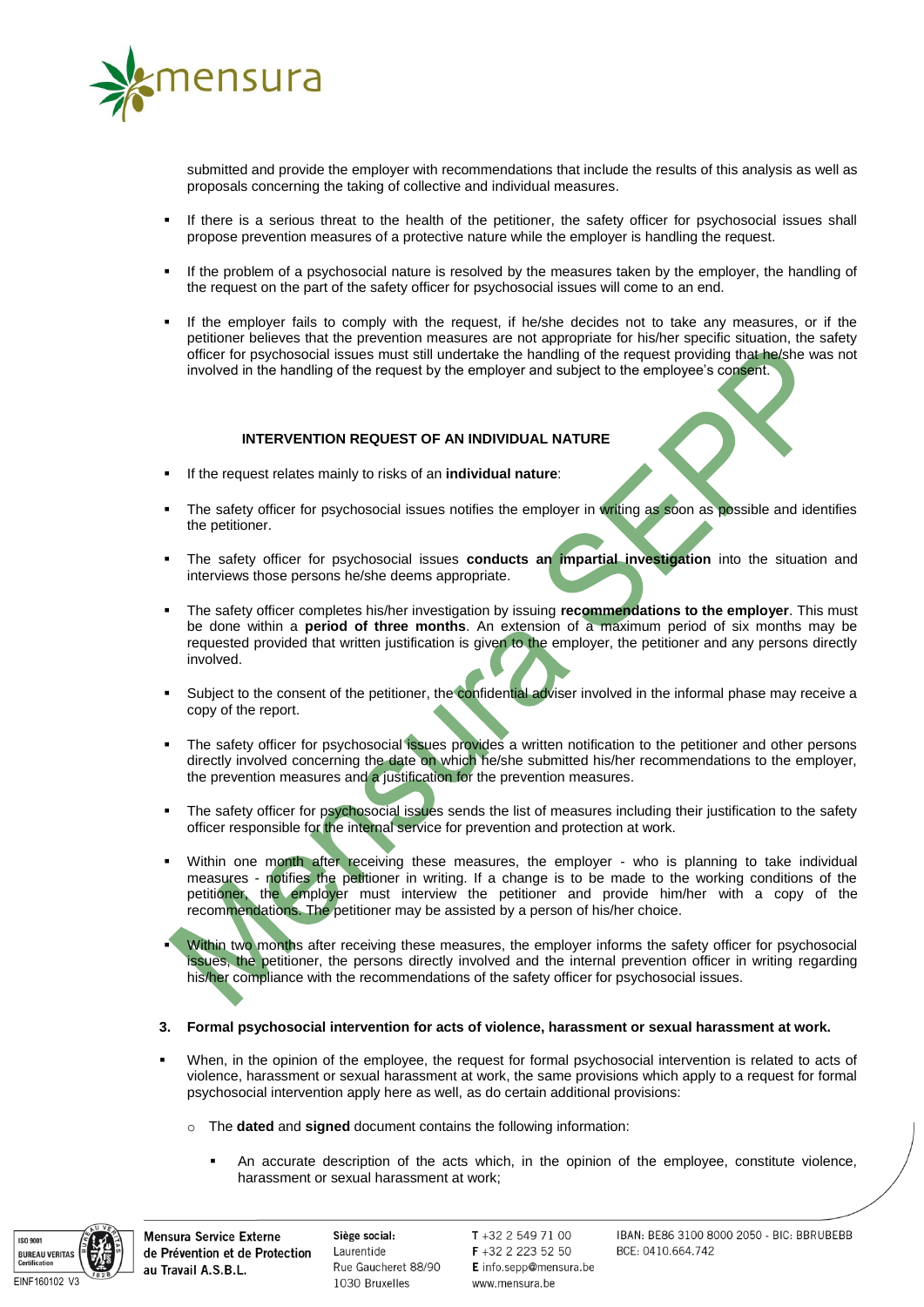

- the time and place at which each of these acts occurred;
- the identity of the accused;
- the request made to the employer to take appropriate measures to put an end to these acts.
- $\circ$  This request may be denied by the safety officer for psychosocial issues if it is clear that the situation described by the petitioner does not entail violence, harassment or sexual harassment at work. A notification of the denial or acceptance of the request occurs no later than ten calendar days following receipt of the request.
- o After receiving the request for formal psychosocial intervention for acts of violence, harassment or sexual harassment at work, the safety officer for psychosocial issues immediately notifies the employer of the fact that the employee who has submitted this request enjoys a protection against reprisals. This protection is only valid if the safety officer for psychosocial issues approves the request.
- $\circ$  The safety officer for psychosocial issues informs the accused of the acts of which he/she has been accused as quickly as possible.
- o The safety officer for psychosocial issues interviews the persons, witnesses or any others whom he/she deems useful to the investigation.
- o The safety officer for psychosocial issues informs the employer that the direct witnesses enjoy a protection against reprisals and informs him/her of the identity of these witnesses.

After consulting and reaching agreement with the Committee for Prevention and Protection at work,

# NAME + TELEPHONE NUMBER

# NAME + TELEPHONE NUMBER

was/were appointed as confidential adviser(s).

Please use the following contact details to make an appointment with the safety officer for psychosocial issues who has been assigned to your organisation:

## **Mensura Psychosocial Department**

# **Dutch-speaking** Tel.: 02/549 71 57

[Info.edpb@mensura.be](mailto:Info.edpb@mensura.be)

**French-speaking** Tel.: 02/549 71 48 [Info.sepp@mensura.be](mailto:Info.sepp@mensura.be)

# *Confidential adviser*

The confidential adviser is authorised to discuss all psychosocial risks at work which fall under the informal category.

The confidential adviser is bound by professional secrecy.

The main role of the confidential adviser is to offer emotional assistance, guidance and support to an employee making a request. The confidential adviser does nothing without the consent of the employee. The confidential adviser treats all information with which he/she comes into contact confidentially. An employee may consult the confidential adviser even in cases where he/she does not wish to submit a formal complaint. The person who has this responsibility is not authorised to take receipt of requests for formal psychosocial intervention.

#### *Safety Officer for Psychosocial Issues*

The safety officer for psychosocial issues is competent in respect of all psychosocial risks at work. In addition to his/her responsibility to assist the employer during the general risk analysis, the selection and evaluation of



**Mensura Service Externe** de Prévention et de Protection au Travail A.S.B.L.

Siège social: Laurentide Rue Gaucheret 88/90 1030 Bruxelles

 $T + 3225497100$ F +32 2 223 52 50 E info.sepp@mensura.be www.mensura.be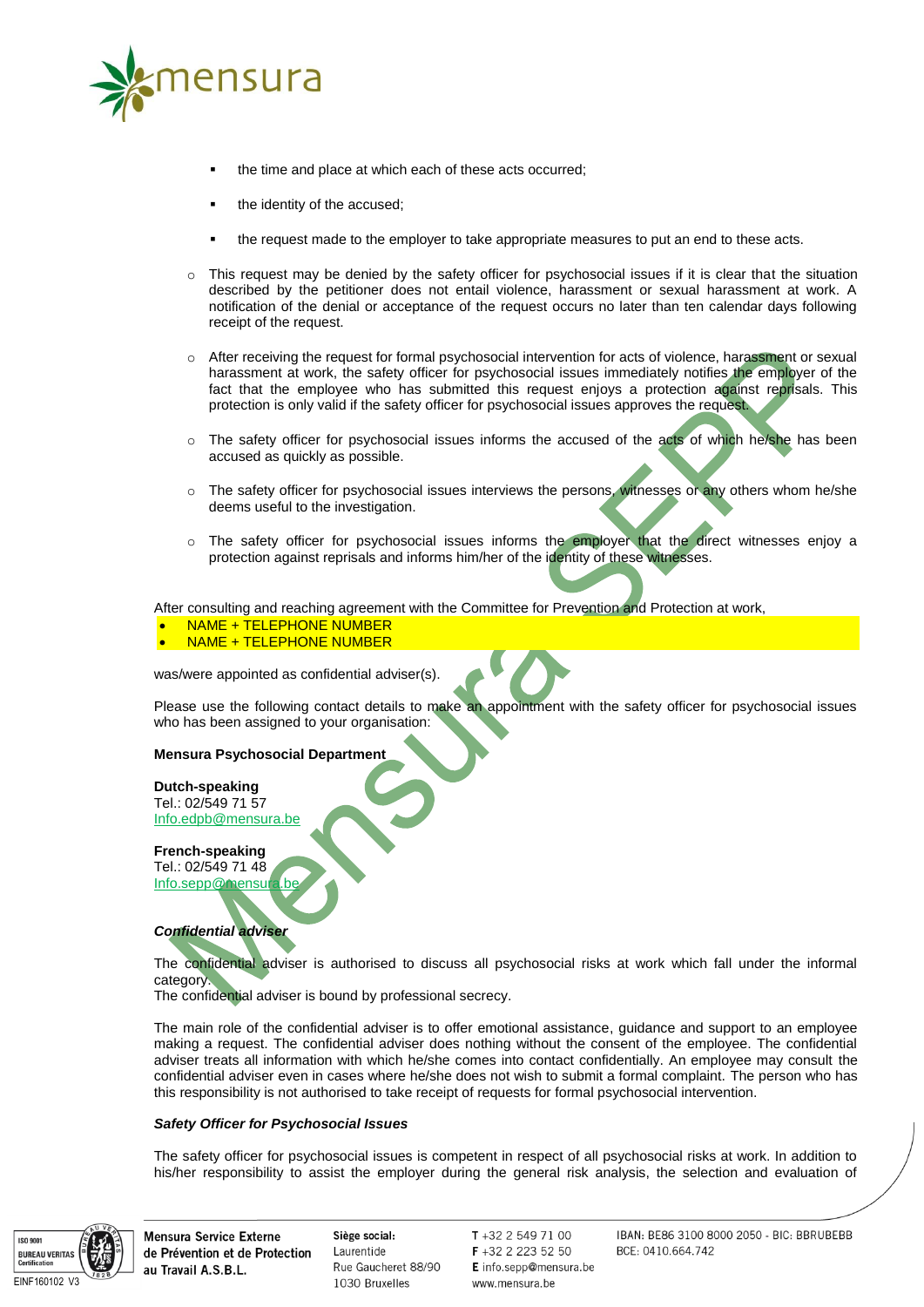

general prevention measures and the analysis of a specific work situation, he/she may take action in both the informal and formal phases of the internal procedure.

In this context, the safety officer for psychosocial issues maintains a mainly advisory capacity.

## **Article 5: Penalties**

Persons who are guilty of committing unacceptable behaviour at work as well as those who have made wrongful use of procedures may be punished. The punishments and the procedure that must be followed are those listed in the PENALTIES section of the applicable employment regulations.

#### **Article 6: Appeal**

- The option exists to file a claim with the labour court for a cessation of the acts and/or to obtain damages.
- For purposes of compensating the material and moral damage caused by violence, harassment or sexual harassment at work, the person committing the acts owes damages equal to: the actual damages suffered by the victim or a lump-sum amount corresponding to his/her gross wages for three months, which may be increased to six months in the case of discrimination, abuse of authority or very serious acts.
- If the acts of violence, harassment or sexual harassment at work persist after the measures are implemented, or if the employer fails to take the necessary measures, the safety officer for psychosocial issues shall, after obtaining the consent of the employee who submitted the request, consult with the officials responsible for monitoring this law.

## **Article 7: Protection of the petitioner and witnesses against reprisals**

- From the moment that the employee submits a 'request for formal psychosocial intervention in violence, harassment or sexual harassment', he/she enjoys special protection. The employer is not permitted to dismiss the employee or to unilaterally amend one of the elements of the employment contract in response to the submission of the request within the company, to the submission of a complaint to the inspectorate or the police, to the taking of legal action or the provision of testimony. A unilateral amendment of the employment conditions of the employee taking these steps is only permissible in the event that the employer can justify such an amendment.
- The employee is entitled to request that he/she be reintegrated into his/her same job. If this is not complied with or if the employee is dismissed, a special lump-sum redundancy payment equal to six months of his/her gross wages applies above and beyond the standard severance pay (or the actual damage suffered).
- The burden of proof is furthermore reversed. This means that it is the employer (or other defendants) who must demonstrate that no acts of unwelcome behaviour have been committed at work. This reversal of the burden of proof does not apply to criminal liability. If someone is ordered to take measures or cease behaviour and this order is not complied with, this person may be subject to correctional punishment.
- The employees acting as direct witnesses are also protected against dismissal. Direct witnesses are defined as those persons who serve as witnesses within the framework of the internal procedure as well as those who are subpoenaed, regardless of whether they are acting as a witness for the petitioner or the accused. Witnesses who are subpoenaed must notify their employer themselves of the fact that they enjoy protection against dismissal.

## **Article 8 Register for acts committed by third parties**

In businesses and institutions where employees come into contact with other persons in the workplace, the company must keep systematic record of those employees who believe themselves to be the object of acts of violence, harassment or sexual harassment at work committed by people who are external to COMPANY NAME. These statements are entered into a central register for acts committed by third parties. This register is an important mechanism that allows COMPANY NAME to develop suitable protective measures.



**Mensura Service Externe** de Prévention et de Protection au Travail A.S.B.L.

Siège social: Laurentide Rue Gaucheret 88/90 1030 Bruxelles

 $T + 3225497100$ F +32 2 223 52 50 E info.sepp@mensura.be www.mensura.be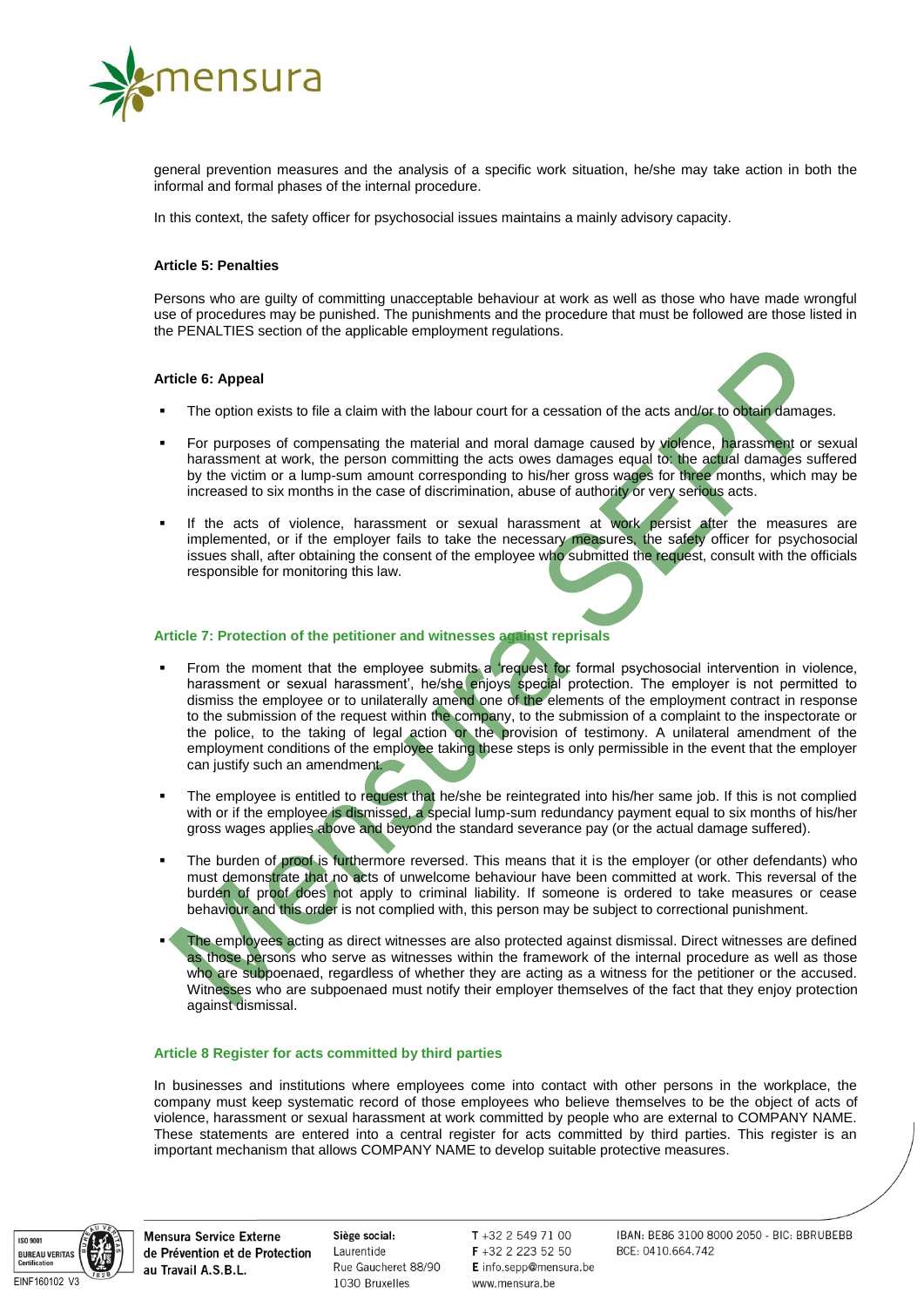

This register is maintained by the confidential adviser or the safety officer for psychosocial issues. It is maintained by the safety officer in charge of the internal service for prevention and protection at work if the competent safety officer works for an external service and no confidential adviser has been designated.

These statements include a description of the acts of violence, harassment or sexual harassment at work that were caused by other persons in the workplace and of which the employee believes he/she has been the object, as well as the dates these acts occurred. They do not reveal the identity of the employee unless he/she has agreed to this.

The only people who have access to this register are the employer, the competent safety officer for psychosocial issues, the safety officer in charge of the internal service for prevention and protection at work and the confidential adviser.

The register is kept at the disposal of the government official responsible for monitoring in this area. The employer retains the statements on the acts that have been entered into the register for five years, as from the date that the employee placed these statements on record.

Either the employee in question or management may file a complaint with the federal police against the perpetrator of these acts.

## **Article 9: Obligations of the employee**

- In addition to the protection, employees must also comply with three obligations:
	- 1. Cooperate constructively with the prevention policy that has been put in place as part of the effort to protect employees from violence, harassment and sexual harassment at work as well as other psychosocial risks.
	- 2. Refrain from any act of violence, harassment or sexual harassment at work.
	- 2. Refrain from any abuse of the procedure.<br>3. Refrain from any abuse of the procedure.

Date on which the new addendum enters into force:



**Mensura Service Externe** de Prévention et de Protection au Travail A.S.B.L.

Siège social: Laurentide Rue Gaucheret 88/90 1030 Bruxelles

 $T + 3225497100$ F +32 2 223 52 50 E info.sepp@mensura.be www.mensura.be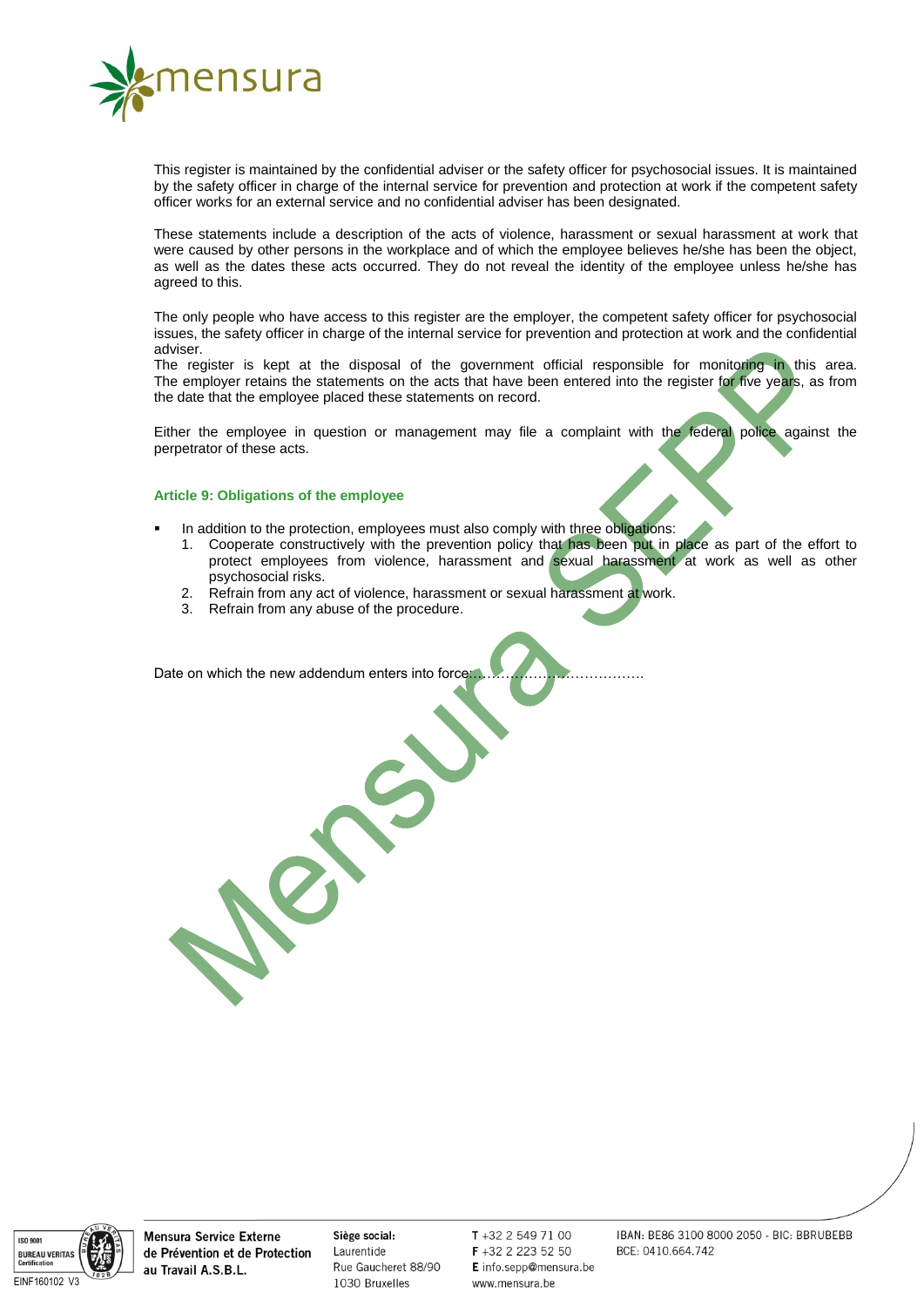

| SUMMARY LIST: REGISTER OF ACTS COMMITTED BY THIRD PARTIES |       |                                 |                                                                               |
|-----------------------------------------------------------|-------|---------------------------------|-------------------------------------------------------------------------------|
| No.                                                       | Date: | <b>Description of the acts:</b> | Identity of the employee (providing the<br>person involved has given consent) |
| $\mathbf 1$                                               |       |                                 |                                                                               |
| $\sqrt{2}$                                                |       |                                 |                                                                               |
| $\ensuremath{\mathbf{3}}$                                 |       |                                 |                                                                               |
| $\sqrt{4}$                                                |       |                                 |                                                                               |
| $\,$ 5                                                    |       |                                 |                                                                               |
| $\,$ $\,$ $\,$                                            |       |                                 |                                                                               |
| $\overline{7}$                                            |       |                                 |                                                                               |
| $\,8\,$                                                   |       |                                 |                                                                               |
| $\mathcal G$                                              |       |                                 |                                                                               |
| $10$                                                      |       |                                 |                                                                               |
|                                                           |       |                                 |                                                                               |



**Mensura Service Externe** de Prévention et de Protection au Travail A.S.B.L.

Siège social: Laurentide Rue Gaucheret 88/90 1030 Bruxelles

T +32 2 549 71 00 F +32 2 223 52 50 E info.sepp@mensura.be www.mensura.be